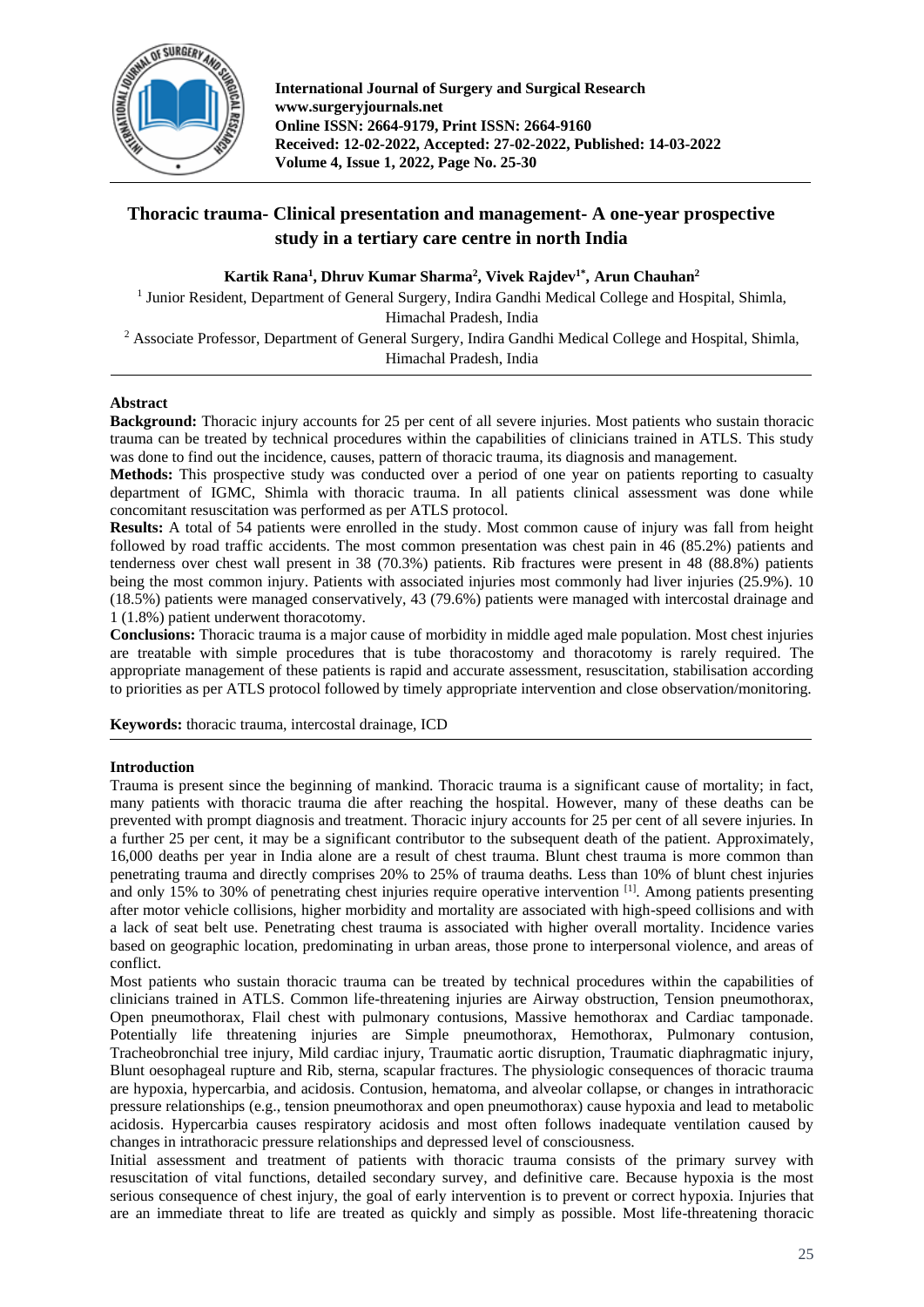International Journal of Surgery and Surgical Research www.surgeryjournals.net

injuries can be treated with airway control or decompression of the chest with a needle, finger, or tube. The secondary survey is influenced by the history of the injury and a high index of suspicion for specific injuries. Clinical examination can be unreliable and clinical manifestations may be delayed for hours or days. The accuracy of diagnosis increases if patient is re-evaluated repeatedly at frequent intervals.

Management of thoracic trauma is according to ALTS protocol that is primary survey, resuscitation, Secondary survey, diagnostic evaluation and definitive treatment.

This study is being done to find out the incidence, causes, pattern of thoracic trauma, its diagnosis and management.

# **Methods**

This prospective study was conducted over a period of one year with effect from 01/04/2020 to 31/03/2021 on patients reporting to casualty department of IGMC, Shimla with either isolated thoracic trauma or on patients of polytrauma with a component of thoracic trauma. Wherever indicated, the expert opinion of CTVS Department was sought.

# **Inclusion Criteria**

- Patients of isolated thoracic trauma
- Patients of polytrauma with a component of thoracic trauma
- Medicolegal trauma cases were included in the study
- Patients giving a written consent and willing to participate in the study were included in the study.

#### **Exclusion Criteria**

- Patients not giving consent and not willing to participate in the study.
- Patients who were discharged against medical advice.

The following injuries were identified and treated according to ATLS protocol:

# **Common Life Threatening Injuries**

- Airway obstruction
- Tension pneumothorax
- Open pneumothorax
- Flail chest with pulmonary contusions
- **■** Massive hemothorax
- Cardiac tamponade

These life threatening injuries were identified and standard treatment for these life threatening injurues was initiated during primary survey followed by stabilization of the patients.

# **Potentially Life Threatening Injuries**

- Simple pneumothorax
- **■** Hemothorax
- Pulmonary contusion
- Tracheobronchial tree injury
- Mild cardiac injury
- Traumatic aortic disruption
- Traumatic diaphragmatic injury
- Blunt esophageal rupture
- Rib, sterna, scapular fractures

These potentially life-threatening injuries were identified and specific treatment was initiated during secondary survey.

**Airway Obstruction**: Airway obstruction was managed by chin lift, jaw thrust maneuvers; oropharyngeal, nasopharyngeal, laryngeal mask, laryngeal tube airway or endotracheal intubation as the situation demanded.

**Tension Pneumothorax**: Tension pneumothorax was managed initially by rapidly inserting a large caliber needle into second intercostal space in the midclavicular line of the affected hemithorax thus converting this life threatening injury into a simple pneumothorax which was then treated by inserting an underwater seal chest tube in the fifth intercostal space, just anterior to mid-axillary line.

**Open Pneumothorax**: Initial management of an open pneumothorax was accompanied by promptly closing the defect with a sterile occlusive dressing large enough to overlap wound edges and then taped securely on three sides in order to provide a flutter valve mechanism. This was followed by placing a chest tube remote from the wound as soon as possible. Definite surgical closure of the defect was done later on.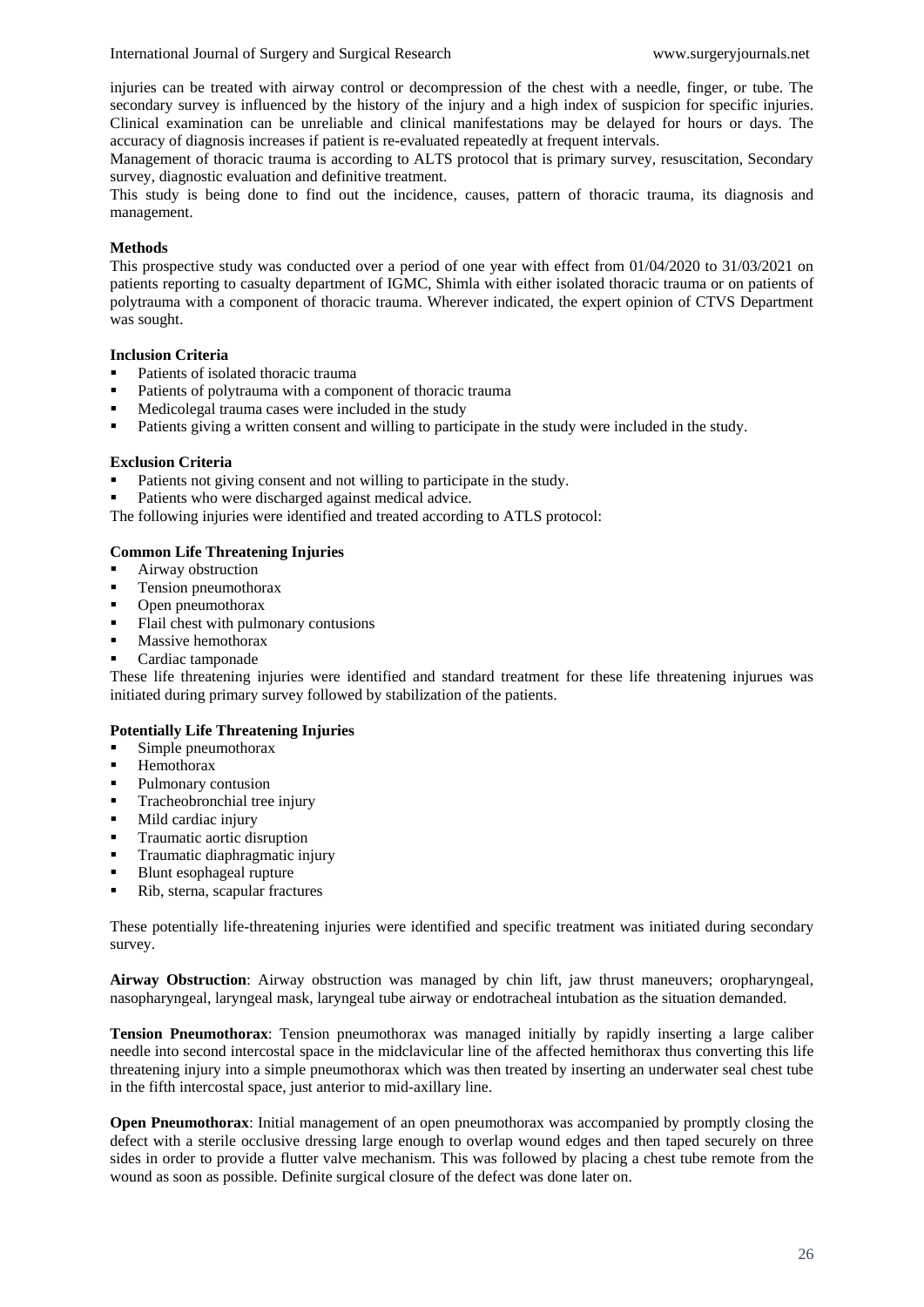**Flail Chest with Pulmonary Contusion:** Initial management for patients with flail chest and pulmonary contusion was adequate analgesics, humidified oxygen and fluid resuscitation. Whenever required in some of these patients, they were put on short period of intubation and ventilation.

**Massive Hemothorax:** Patients of massive hemothorax were treated by simultaneous restoration of blood volume and decompression of the chest cavity with a single (28 F) chest tube. If more than 1500 mL of blood; or one third or more of patients blood volume was drained in the chest tube; or if initial output of less than 1500 mL was there but patient continued to bleed, patient would require a thoracotomy. However, this decision was not be based on the rate of continuing blood loss but on the patients physiologic status.

**Cardiac Tamponade:** The cardiac tamponade was initially managed by pericardiocentesis as it is diagnostic as well as therapeutic; though definite treatment i.e. pericardiotomy was undertaken when surgical expertise was available.

Other potentially life threatening injuries were managed as per standard protocol for their management.

#### **Results**

This study was conducted on 54 patients of thoracic trauma who presented in emergency in Indira Gandhi Medical College, Shimla from 1<sup>st</sup> April 2020 to 31<sup>st</sup> March 2021. The age of patient ranged from 8-76 years with the mean age of 42.67years. Maximum Patients i.e.15 (27.8%) belonged to the age group 41-50 followed by 31- 40 i.e.12 (22.2%). 42 (77.8%) patients were males and 12 (22.2%) patients were females. Fall from height was the most common mode of injury. Of the 54 patients in our study, 32(59.2%) were injured due to fall from height,  $18(33.3%)$  were injured in Road traffic accidents (RTA) and  $2(3.7%)$  were injured in assault (Table 1). 51 (94.4%) patients suffered blunt trauma and 3 (5.6%) patients suffered penetrating trauma.

The most common symptom was chest pain which was complained by 46 (85.2%) patients. Shortness of breath was present in 16 (29.6%) patients. Tenderness over chest wall was present in 38 (70.3%) patients and was the most common sign. All the 54 patients were subjected to chest X-ray and injuries were detected in 44 (81.4 %) patients. All patients underwent eFAST which was positive for chest injury in 23 (42.6%) patients (Table 2). Among 54 patients, 4 (7.4%) had life threatening injuries. 1 (1.8%) patient had laryngeal trauma and underwent tracheostomy, 1 (1.8%) patient had tension pneumothorax and underwent urgent intercostal drainage. 2 (3.7%) patients had open pneumothorax and underwent intercostal drainage with closure of the open chest wound. 48 (88.8%) had rib fractures, 34 (63%) had hemothorax which were the most common chest injuries. Among associated injuries, liver injury was most common seen in 14 (25.9%) patients of right sided chest injuries (Figure 1). 10 (18.5%) patients were managed conservatively, 43 (79.6%) patients were managed with intercostal drainage ie chest tube and 1 (1.8%) patient underwent thoracotomy for penetrating chest trauma for retrieval of foreign body in the left hemithorax (Figure 2).

| Mode of injury   | No. of patients |
|------------------|-----------------|
| Fall from height |                 |
| <b>RTA</b>       |                 |
| Assault          |                 |
| <b>Others</b>    |                 |

**Table 1:** Mode of injury

| Investigation               | No. of patients | <b>Positive Findings</b> |
|-----------------------------|-----------------|--------------------------|
| Chest X-Ray                 |                 |                          |
| eFAST                       |                 |                          |
| CT Chest (for chest injury) |                 |                          |
| CT (for other indications)  |                 |                          |

| Table 2: Diagnostic modalities and their positivity |
|-----------------------------------------------------|
|-----------------------------------------------------|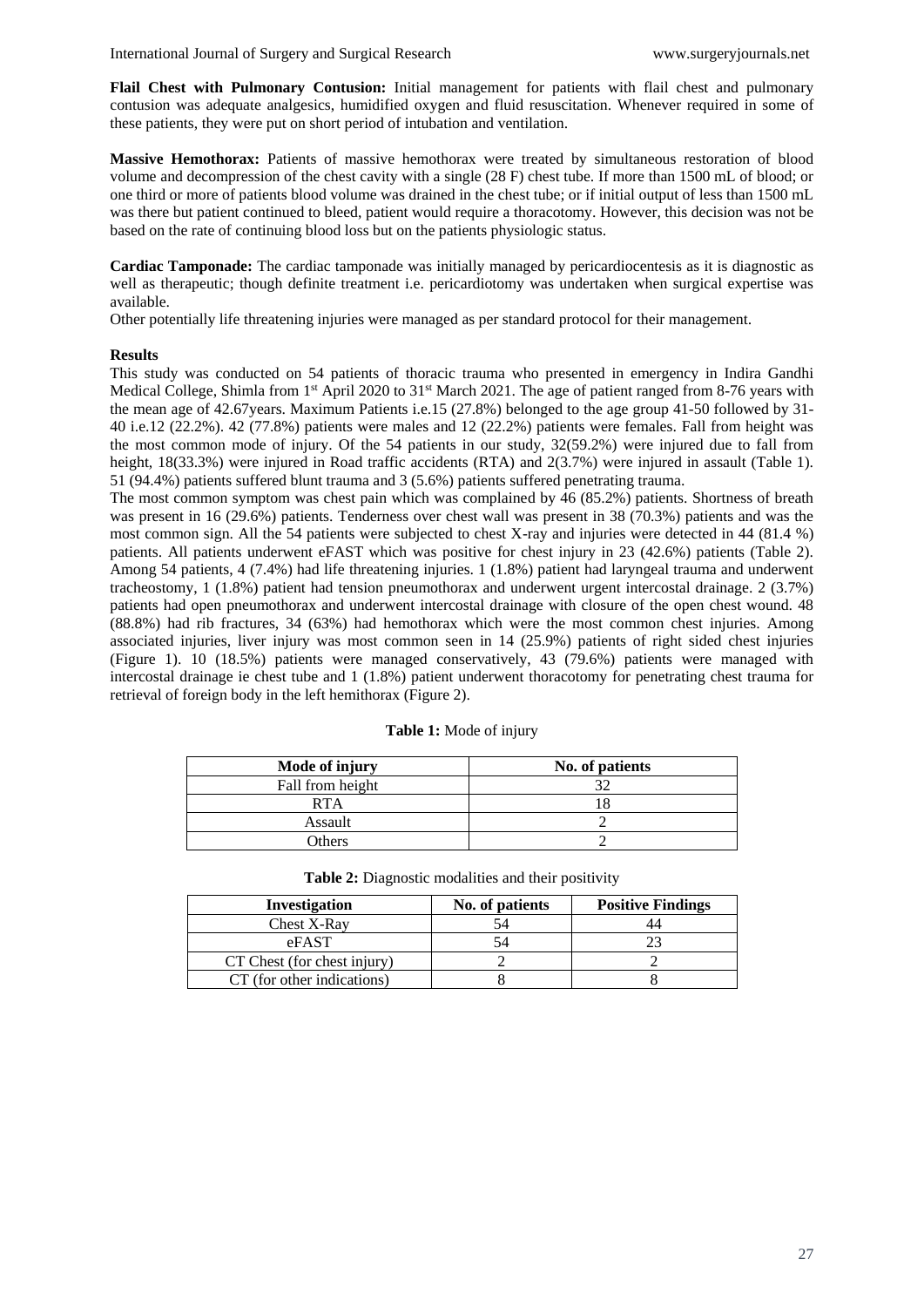

**Fig 1:** Associated Injuries



**Fig 2:** Management

#### **Discussion**

In the 54 patients in our study, the age of patient ranged from 8-76 years with the mean age of 42.67years. Maximum number of patients i.e.15 (27.8%) belonged to the age group 41-50 followed by 31-40 i.e.12 (22.2%). While Sharma P *et al* reported the mean age at presentation of 32.8years with majority (84%) patients belonging to the age group 20-46 years [2] , Sharma K *et al* reported that majority of the patients (31%) were from 55 to 65 years of age group  $(59.6\pm1.5)^{3}$ . As middle-aged people are more commonly involved with outdoor activities, they are more likely to suffer trauma. Males were affected more than females with M:F ratio of 3.5:1. Sharma P *et al* reported a clear male preponderance with a male to female ratio of 7:1 [2] . In the study by Sharma K *et al* it was also observed that majority of cases were male  $(64.2 \%)$  [3]. This dominance of the males has also been reported by various workers like Saaiq M *et al*, Mohan Atri *et al* who observed that majority (78.7%) were males. Males are more commonly injured as they are more commonly involved in activities that lead to trauma such as working at heights and driving vehicles which is a valid reason for the high male to female ratio in our study.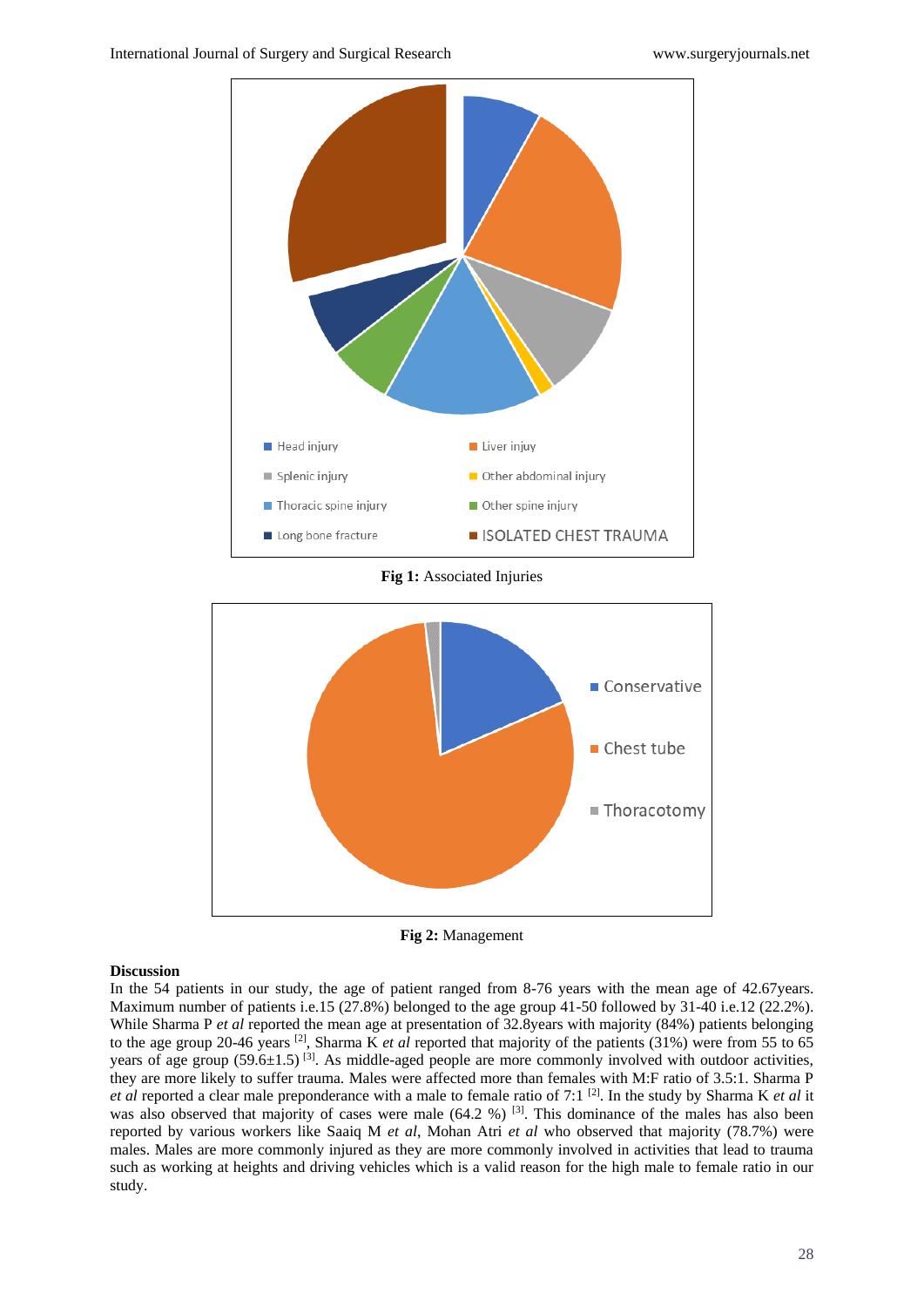In our study, fall from height was the most common mode of injury (59.2). In the study by Sharma P *et al*, predominant mechanism of thoracic injury was road traffic accidents (RTA) in 62% patients [2]. In another study by Sharma K *et al* also, vehicular accident was the commonest (56.8 %) cause of injury <sup>[3]</sup>. As our hospital predominantly serves rural population of Himachal Pradesh which has a hilly terrain, fall from height seems to be the predominant mechanism of injury compared to other studies where RTA was the most common mode of injury. 51 (94.4%) patients suffered blunt trauma and 3 (5.6%) patients suffered penetrating trauma. In the area served by our hospital, assaults which most commonly cause penetrating trauma are less commonly seen. Fall from height and RTA which most commonly lead to blunt trauma form the most common causes of thoracic trauma and explain for the much higher incidence of blunt thoracic trauma compared to penetrating trauma.

The most common symptom was chest pain which was complained by 46(85.2%) patients. In the study by Sharma K *et al*, chest pain was the most common (100%) presenting symptom in his study followed by breathlessness (27.2%) <sup>[3]</sup> and results of our study are by and large comparable. On clinical examination, tachycardia was present in 12(22.2%) patients, hypotension was present in 3(5.6%) patients. On examination of the chest, tracheal deviation was present in 2(3.7%) of patients, paradoxical chest movements with breathing were present in 1(1.8%) patient, penetrating wound over chest wall was present in 3(5.6%) patients, subcutaneous emphysema was present in 21(38.8%) patients and tenderness over chest wall was present in 38 (70.3%) patients. On auscultation, decreased air entry on the affected side was found in 25(46.3%) of patients and crepts were present in 4(7.4%) patients. 8(14.8%) patients had no signs of chest injury on clinical examination. In the study by Sharma P *et al*, subcutaneous emphysema was one of the presenting features in 15% cases [2] . The commonest sign of presentation in the study by Sharma K *et al* was restricted chest movement (chest wall tenderness) due to pain (38%) followed by bony crepitation's (29%), tachypnoea (27.2%) <sup>[3]</sup>. Kalliopi A *et al* stated that tachypnoea was the most common presenting feature along with localized chest tenderness<sup>(4)</sup>. Results of our study are comparable to the above studies.

All the 54 patients were subjected to chest X-ray and injuries were detected in 44(81.4 %) patients. In the remaining 10 patients, chest X-ray showed no positive findings for chest injuries. All patients underwent eFAST which was positive for chest injury in 23(42.6%) of patients. CT chest was done in 2 patients for chest injury and 8 patients who underwent CT for other indications (Spine and abdomen) were incidentally found to have chest injuries. These patients were found to have minor chest injuries like rib fractures or minimal hemothorax. In these patients, chest injury was not clinically apparent with no positive findings on chest X-ray.

Among patients with chest injury, 48(88.8%) had rib fractures, 34(63%) had hemothorax, 5(9.2%) had pneumothorax, 9(16.7%) had hemopneumothorax, 1(1.8%) had fracture sternum and 1(1.8%) had cardiac injury in the form of hemopericardium. There were no cases of mediastinal or diaphragmatic injury. In the study by Sharma P *et al*, 59.8% patients had haemothorax, and as many as 63% had single or multiple rib fractures <sup>[3]</sup>. Saaiq M *et al* found that fracture ribs were most common chest injuries (74% patients) after chest wall tenderness<sup>[5]</sup>. The findings of our study seem to be consistent with other studies.

Among all the patients, 5(9.2%) had associated head injury, 21(38.9%) had associated abdominal injuries and 18 (33.3%) had associated orthopaedic injuries. Among abdominal injuries, liver injury was most common seen in 14(25.9%) patients of right sided chest injuries, splenic injury was seen in 6(11.1%) patients with left sided chest injuries and 1 patient had ileal perforation. Among orthopaedic injuries, 10(18.5%) patients had thoracic spine injury, 4(7.4%) patients had spine injuries other than thoracic spine and 4(7.4%) patients had injury to the extremities in the form of long bone fractures out of which 2 patients had fracture of the clavicle. In the study by Sharma P *et al*, chest injury was associated with extremity fracture in 16.85%, pelvic fracture in 8.90%, head injury in 7.15%, spinal injury in 9.85%, and maxillofacial trauma in 7.15% [2] . In the Study by Sharma K *et al*, majority of patients who were having chest trauma presented with associated clavicular fracture (35.2%) then followed by head injury (26.7%) [3] . In a study by Shorr *et al*, the most common associated injury was the abdominal trauma in 24.88% <sup>[6]</sup>. This difference in pattern of associated injuries may be explained due to different modes of injury in our study and the quoted studies.

Of all the patients of chest trauma, 10(18.5%) patients were managed conservatively, 43(79.6%) patients were managed with intercostal drainage ie under water seal chest tube and 1(1.8%) patient underwent thoracotomy for penetrating chest trauma for retrieval of foreign body in the left hemithorax. In the study by Sharma P *et al*, ICD insertion was the mainstay of management in as many as  $82\%$  of the patients<sup>(2)</sup>. Most patient of chest trauma in our study were treated with conservative management as have been in the study by Sharma K et al (93.6%) <sup>[3]</sup>.

#### **Conclusion**

Thoracic trauma is a major cause of morbidity in middle aged population most common in the age group of 41- 50 years. Males are affected more commonly than females. Fall from height is the leading mode of injury pertaining to the hilly terrain and rural background of the study population. This can be prevented by raising awareness regarding the use of safety measures during any hazardous activity. Patients most commonly present with pain and tenderness in the injured part of chest wall with rib fractures being the most common injury. Common injuries associated with thoracic trauma are liver injuries and thoracic spine fractures. Most chest injuries are treatable with simple procedures that is tube thoracostomy and thoracotomy is rarely required. The appropriate management of these patients is adequate initial assessment and resuscitation as per ATLS protocol, timely intervention and close observation.